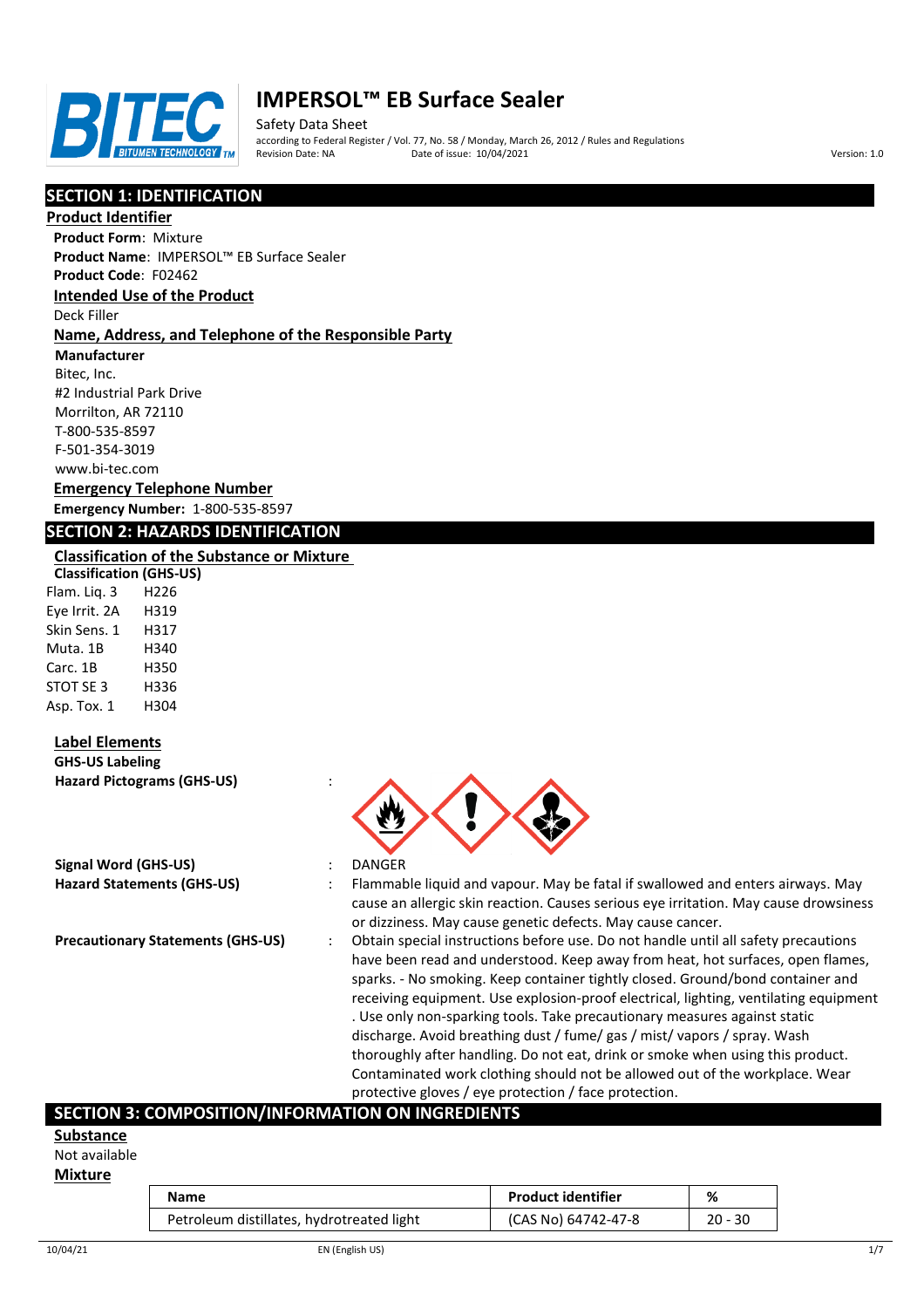#### Safety Data Sheet

According to Federal Register/Vol. 77, No. 58/Monday, March 26, 2012/Rules and Regulations

| <b>Name</b>                                | <b>Product identifier</b> | %         |
|--------------------------------------------|---------------------------|-----------|
| Solvent naphtha, petroleum, light aromatic | (CAS No) 64742-95-6       | $10 - 15$ |
| Titanium dioxide                           | (CAS No) 13463-67-7       | $.5 - 2$  |
| Benzene, 1,2,4-trimethyl-                  | (CAS No) 95-63-6          | $3 - 6$   |
| Nonane                                     | (CAS No) 111-84-2         | $1 - 3$   |
| Ceramic materials and wares, chemicals     | (CAS No) 66402-68-4       | $30 - 40$ |
| Methyl alcohol                             | (CAS No) 67-56-1          | $0.5 - 1$ |

# **SECTION 4: FIRST AID MEASURES**

#### **Description of First Aid Measures**

**First-aid Measures General**: If exposed or concerned, get medical attention/advice. Show this safety data sheet to the doctor in attendance. Wash contaminated clothing before re-use. Never give anything to an unconscious person.

**First-aid Measures After Inhalation**: Remove to fresh air and keep at rest in a position comfortable for breathing. Get medical attention. If breathing is difficult, supply oxygen. If breathing has stopped, give artificial respiration.

**First-aid Measures After Skin Contact**: Remove affected clothing and wash all exposed skin with water for at least 15 minutes. Get medical attention immediately.

**First-aid Measures After Eye Contact**: Immediately flush with plenty of water for at least 15 minutes. Remove contact lenses if present and easy to do so. Get medical attention immediately. Continue rinsing.

**First-aid Measures After Ingestion**: rinse mouth thoroughly. Do not induce vomiting without advice from poison control center or medical professional. Get medical attention immediately.

#### **SECTION 5: FIRE-FIGHTING MEASURES**

#### **Extinguishing Media**

**Suitable Extinguishing Media:** Use extinguishing measures that are appropriate to local circumstances and the surrounding environment.

**Unsuitable Extinguishing Media:** Do not use a heavy water stream.

#### **Special Hazards Arising from the Substance or Mixture**

#### **Fire Hazard:** Product is flammable

**Explosion Hazard:** Product is not explosive.

**Reactivity:** Hazardous reactions will not occur under normal conditions.

#### **Advice for Firefighters**

Use water spray or fog for cooling exposed containers. Exercise caution when fighting any chemical fire. Do not dispose of firefighting water in the environment. Vapors are heavier than air and may travel long distances along the ground to an ignition source and flash back.

**Firefighting Instructions:** Exercise caution when fighting any chemical fire.

**Protection During Firefighting:** Do not enter fire area without proper protective equipment, including respiratory protection. Hazardous Combustion Products: Carbon oxides (CO, CO<sub>2</sub>).

#### **Reference to Other Sections**

Refer to section 9 for flammability properties.

# **SECTION 6: ACCIDENTAL RELEASE MEASURES**

#### **Personal Precautions, Protective Equipment and Emergency Procedures**

**General Measures**: handle in accordance with good industrial hygiene and safety practice. Remove ignition sources.

#### **For Non-emergency Personnel**

**Protective Equipment:** Use appropriate personal protection equipment (PPE).

**Emergency Procedures:** Evacuate unnecessary personnel.

**For Emergency Responders**

**Protective Equipment:** Equip cleanup crew with proper protection.

**Emergency Procedures:** Ventilate area.

#### **Environmental Precautions**

Prevent entry to sewers and public waters.

#### **Methods and Material for Containment and Cleaning Up**

**For Containment:** Contain with dikes or absorbents to prevent migration and entry into sewers or streams. Absorb and/or contain spill with inert material.

**Methods for Cleaning Up:** Clear up spills immediately and dispose of waste safely.

#### **Reference to Other Sections**

See Heading 8, Exposure Controls and Personal Protection.

#### **SECTION 7: HANDLING AND STORAGE**

#### **Precautions for Safe Handling**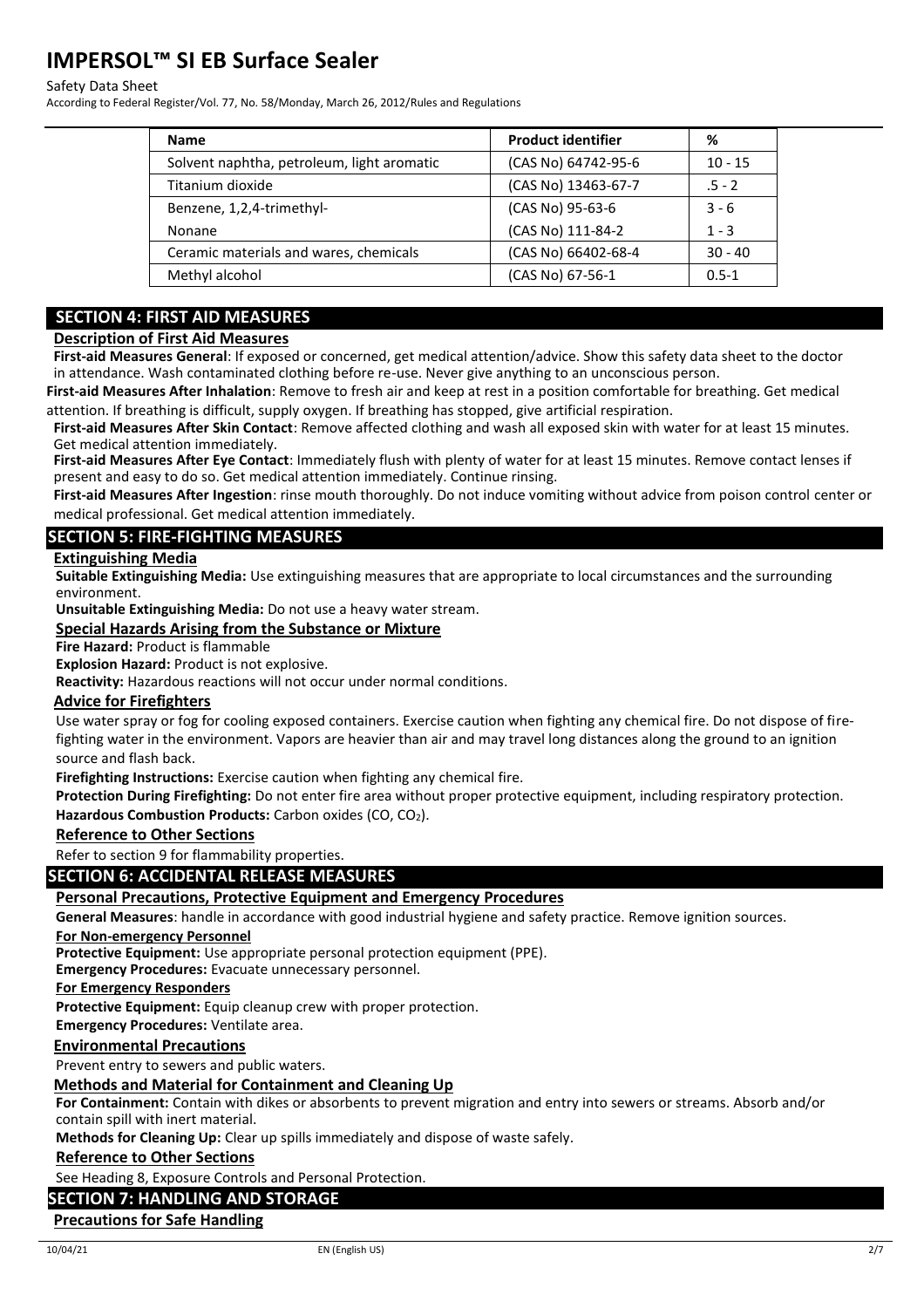Safety Data Sheet

According to Federal Register/Vol. 77, No. 58/Monday, March 26, 2012/Rules and Regulations

**Hygiene Measures:** Wash hands and other exposed areas with mild soap and water before eating, drinking or smoking and when leaving work. Do not handle until all safety precautions have been read and understood. Handle in accordance with good industrial hygiene and safety procedures. Keep container closed when not in use. Keep away from heat, hot surfaces, sparks, open flames and other ignition sources. No smoking

#### **Conditions for Safe Storage, Including Any Incompatibilities**

**Storage Conditions:** Store in dry, well-ventilated area. Keep container closed when not in use. Keep away from heat, hot surfaces, sparks, open flames and other ignition sources. No smoking.

**Incompatible Materials:** No known incompatibles for this product.

**Storage Area:** Store locked up. Store in a well-ventilated place. Keep cool.

**Special Rules on Packaging:** Keep only in original container.

# **SECTION 8: EXPOSURE CONTROLS/PERSONAL PROTECTION**

#### **Control Parameters**

| Petroleum distillates, hydrotreated light (64742-47-8) |                      |  |
|--------------------------------------------------------|----------------------|--|
| Remark (ACGIH)                                         | OELs not established |  |
| Remark (OSHA)                                          | OELs not established |  |
|                                                        |                      |  |

| Nonane (111-84-2)                   |                                                                         |
|-------------------------------------|-------------------------------------------------------------------------|
| ACGIH TWA (ppm)                     | 200                                                                     |
| Remark (ACGIH)                      | Threshold Limit Values (TLV Basis) Critical<br>Effects - CNS Impairment |
| OSHA PEL (TWA) (mg/m <sup>3</sup> ) | 1050                                                                    |
| OSHA PEL (TWA) (ppm)                | 200                                                                     |

# **Solvent naphtha, petroleum, light aromatic (64742-95-6)**  $\overline{\phantom{a}}$  OELs not established

|               | o LLJ Hot columnuled |
|---------------|----------------------|
| Remark (OSHA) | OELs not established |
|               |                      |

| Benzene, 1,2,4-trimethyl- (95-63-6) |                        |
|-------------------------------------|------------------------|
| Remark (ACGIH)                      | l OELs not established |
| Remark (OSHA)                       | OELs not established   |
| . .                                 |                        |

#### **Exposure Controls**

**Appropriate Engineering Controls:** Provide adequate ventilation. Where reasonably practicable this should be achieved by the use of local exhaust ventilation and good general extraction. If these are not sufficient to maintain concentrations of particulates and any vapor below occupational exposure limits suitable respiratory protection must be worn.

**Personal Protective Equipment:** Gloves. Protective goggles. Wear chemically impervious apron over labcoat and full coverage clothing. Insufficient ventilation: wear respiratory protection

**Hand Protection:** Use gloves chemically resistant to this material when prolonged or repeated contact could occur. Gloves should be classified under Standard EN 374 or ASTM F1296. Suggested glove materials are: Neoprene, Nitrile/butadiene rubber, Polyethylene, Ethyl vinyl alcohol laminate, PVC or vinyl. Suitable gloves for this specific application can be recommended by the glove supplier. Change contaminated gloves immediately.

**Eye Protection:** Wear eye protection, including chemical splash goggles and a face shield when possibility exists for eye contact due to spraying liquid or airborne particles.

**Skin and Body Protection:** Wear long sleeves, and chemically impervious PPE/coveralls to minimize bodily exposure **Respiratory Protection:** Wear a NIOSH-approved (or equivalent) full-facepiece airline respirator in the positive pressure mode with emergency escape provisions. In case of inadequate ventilation or risk of inhalation of vapors, use suitable respiratory equipment with gas filter (type A2). Use a positive-pressure

air-supplied respirator if there is any potential for an uncontrolled release, exposure levels are not known, or any other circumstances where air-purifying respirators may not provide adequate protection.

**Environmental Exposure Controls:** Do not allow the product to be released into the environment.

**Consumer Exposure Controls:** Do not eat, drink, or smoke during use.

# **SECTION 9: PHYSICAL AND CHEMICAL PROPERTIES**

**Information on Basic Physical and Chemical Properties** 

| Appearance                              | Liquid               |
|-----------------------------------------|----------------------|
| Odor                                    | Slight hydrocarbon   |
| <b>Odor threshold</b>                   | : Not determined     |
| pН                                      | Not available        |
| Melting point / freezing point          | Not determined       |
| Initial boiling point and boiling range | 154-178 $^{\circ}$ C |
|                                         |                      |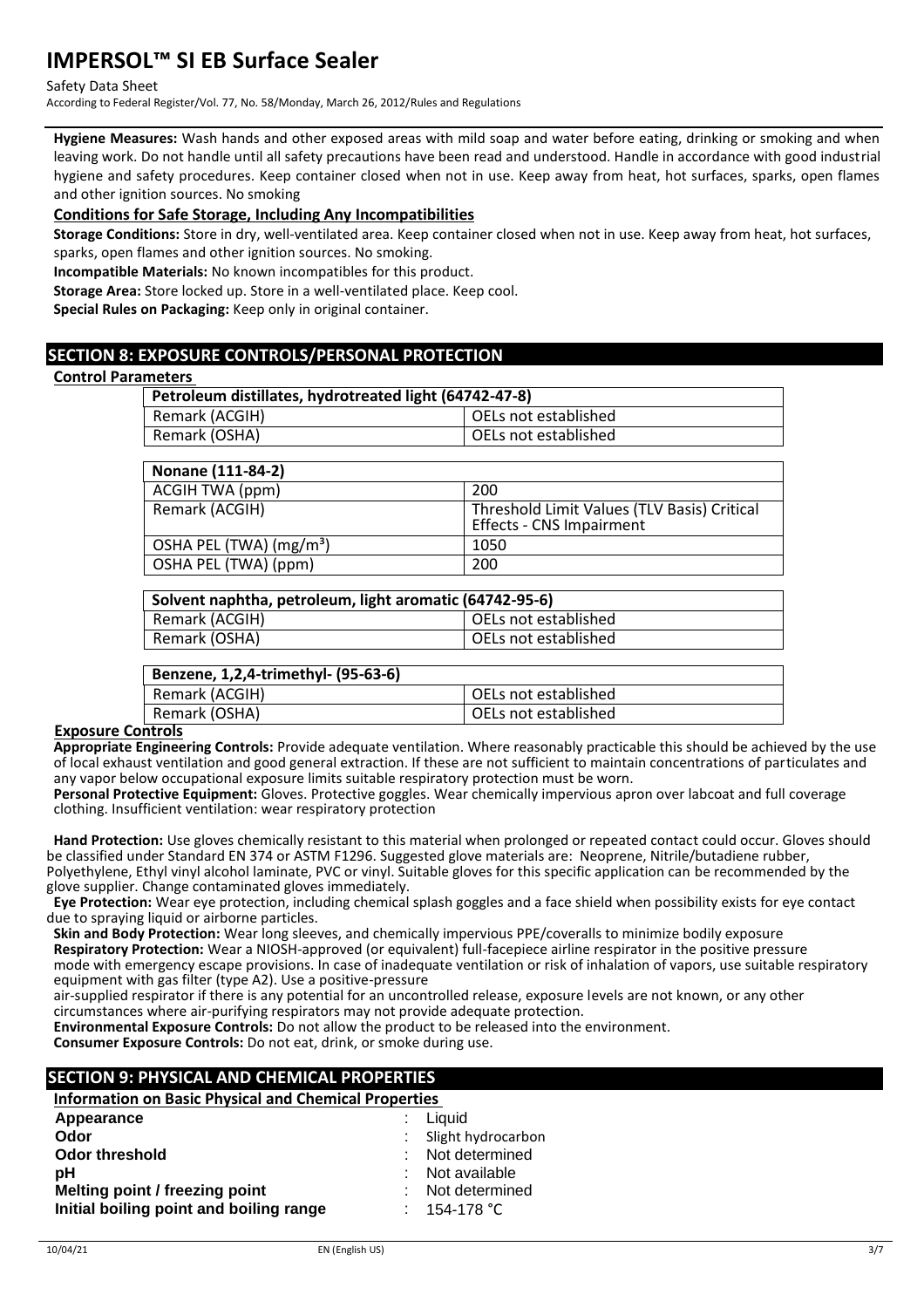Safety Data Sheet

According to Federal Register/Vol. 77, No. 58/Monday, March 26, 2012/Rules and Regulations

| <b>Flash Point</b>                                               |    | : $38-39.4$ °C                              |
|------------------------------------------------------------------|----|---------------------------------------------|
| Evaporation rate (Ether = $1$ )                                  |    | Greater than 1                              |
| <b>Flammability (solid, gas)</b>                                 |    | Not applicable                              |
| Upper/lower flammability or explosive limits                     | t. | Not applicable                              |
| Vapor pressure (Pa)                                              |    | 2 mm Hg at $20^{\circ}$ C (68 $^{\circ}$ F) |
| <b>Vapor Density</b>                                             |    | Heavier than air                            |
|                                                                  |    |                                             |
| <b>Specific Gravity</b>                                          |    | : 1.11                                      |
|                                                                  |    |                                             |
| <b>Solubility in Water</b>                                       |    | Negligible                                  |
| <b>Partition coefficient n-octonal/water (Log</b> : Not Measured |    |                                             |
| Know)                                                            |    |                                             |
| <b>Auto-ignition temperature</b>                                 |    | Not available                               |
| <b>Decomposition temperature</b>                                 |    | Not available                               |
|                                                                  |    |                                             |
| <b>Viscosity (cSt)</b>                                           |    | No data available                           |
| <b>VOC Content</b>                                               |    | 400 g/liter                                 |
|                                                                  |    |                                             |

# **SECTION 10: STABILITY AND REACTIVITY**

**Reactivity:** Flammable liquid and vapour.

**Chemical Stability:** Stable under normal circumstances.

**Possibility of Hazardous Reactions:** No data available**.**

**Conditions to Avoid:** No flames, no sparks. Eliminate all sources of ignition. Heat. Prevent vapor accumulation.

**Incompatible Materials:** Strong acids. Strong alkalis. Oxidizing agents.

#### **Hazardous Decomposition Products:** No data available **SECTION 11: TOXICOLOGICAL INFORMATION**

| <u>SECHON II: TOMCOLOGICAL INI OMMANON</u>             |                 |  |
|--------------------------------------------------------|-----------------|--|
| <b>Acute Toxicity</b>                                  |                 |  |
| Petroleum distillates, hydrotreated light (64742-47-8) |                 |  |
| LD50 oral rat                                          | > 5000 mg/kg    |  |
| LD50 dermal rabbit                                     | $>$ 2000 mg/kg  |  |
| LC50 inhalation rat (mg/l)                             | $> 5.2$ mg/l/4h |  |
|                                                        |                 |  |

| <u>Nonane (111-84-2)</u>  |             |  |
|---------------------------|-------------|--|
| LC50 inhalation rat (ppm) | 3200 ppm/4h |  |
|                           |             |  |

| Solvent naphtha, petroleum, light aromatic (64742-95-6) |              |  |
|---------------------------------------------------------|--------------|--|
| LD50 dermal rabbit                                      | > 2000 mg/kg |  |
| LC50 inhalation rat (ppm)                               | 3400 ppm/4h  |  |

| Benzene, 1,2,4-trimethyl- (95-63-6)                        |                                                  |  |  |
|------------------------------------------------------------|--------------------------------------------------|--|--|
| LD50 oral rat                                              | 3280 mg/kg                                       |  |  |
| LD50 dermal rabbit                                         | $>3160$ mg/kg                                    |  |  |
| ATE CLP (gases)                                            | 4500.000 ppmv/4h                                 |  |  |
| ATE CLP (vapours)                                          | 11.000 mg/l/4h                                   |  |  |
| ATE CLP (dust, mist)                                       | 1.500 mg/l/4h                                    |  |  |
| Skin corrosion/irritation<br>Serious eye damage/irritation | Not classified<br>Causes serious eye irritation. |  |  |

Respiratory or skin sensitisation : May cause an allergic skin reaction.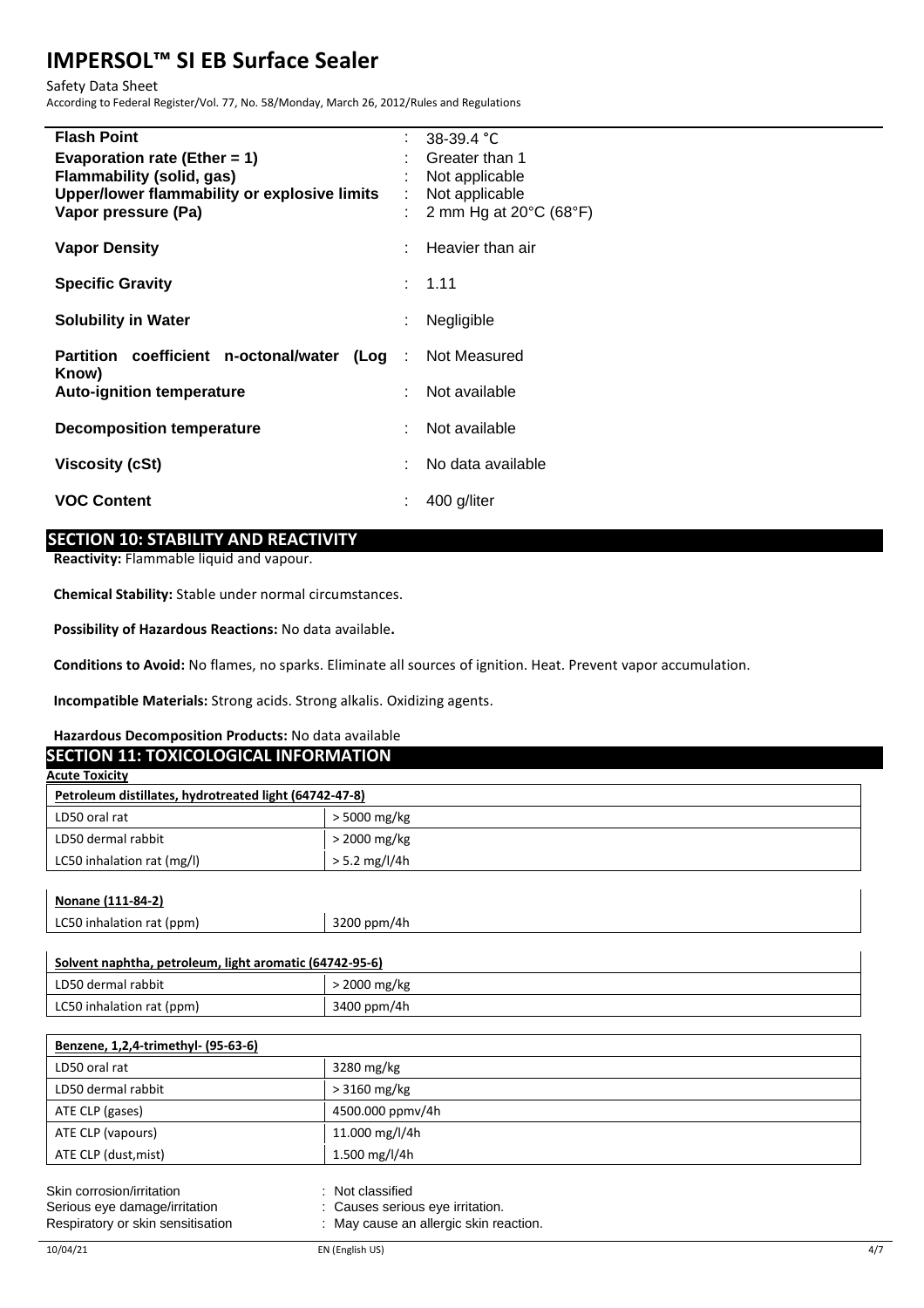Safety Data Sheet

According to Federal Register/Vol. 77, No. 58/Monday, March 26, 2012/Rules and Regulations

| Germ cell mutagenicity                                | : May cause genetic defects.                                                                    |
|-------------------------------------------------------|-------------------------------------------------------------------------------------------------|
| Carcinogenicity                                       | : May cause cancer.                                                                             |
| Reproductive toxicity                                 | Not classified                                                                                  |
| Specific target organ toxicity (single<br>exposure)   | : May cause drowsiness or dizziness.                                                            |
| Specific target organ toxicity (repeated<br>exposure) | : Not classified                                                                                |
| Aspiration hazard                                     | : May be fatal if swallowed and enters airways.                                                 |
| Symptoms/injuries after inhalation                    | : May cause irritation and damage to respiratory tissues. May cause drowsiness or<br>dizziness. |
| Symptoms/injuries after skin contact                  | : May cause an allergic skin reaction.                                                          |
| Symptoms/injuries after eye contact                   | : Causes serious eye irritation.                                                                |
| Symptoms/injuries after ingestion                     | : May cause gastrointestinal irritation.                                                        |
| Chronic symptoms                                      | : May cause cancer. May cause genetic defects.                                                  |
|                                                       |                                                                                                 |

# **SECTION 12: ECOLOGICAL INFORMATION**

# **12.1. Toxicity**

The preparation has been assessed following the conventional method of the Dangerous Preparations Directive 1999/45/EC and GHS and is not classified as dangerous for the environment, but contains substance(s) dangerous for the environment. See section 3 for details

# **Aquatic Ecotoxicity**

| Ingredient                   | 96 hr LC50 fish,<br>mg/l    | 48 hr EC50 crustacea,<br>mg/l | ErC50 algae,<br>mg/l    |
|------------------------------|-----------------------------|-------------------------------|-------------------------|
| 2-N-octyl-4-isothiazoline-3- | 0.0555, Oncorhynchus mykiss | 0.18, Daphnia magna           | 0.084 (72), Scenedesmus |
| one - (26530-20-1)           |                             |                               | subspicatus             |

# **12.2. Persistence and degradability**

There is no data available on the preparation itself.

# **12.3. Bioaccumulative potential**

Not Measured

# **12.4. Mobility in soil**

No data available.

# **12.5. Results of PBT and vPvB assessment**

This product contains PBT/vPvB chemicals.

# **12.6. Other adverse effects**

An environmental hazard cannot be excluded in the event of unprofessional handling or disposal.

Potentially toxic to aquatic life.

# **SECTION 13: DISPOSAL CONSIDERATIONS**

**Waste Disposal Recommendations:** Dispose of waste material in accordance with all local, regional, national, and international regulations.

# **SECTION 14: TRANSPORT INFORMATION**

**In Accordance with DOT** – UN1263 Paint (including paint, lacquer, enamel, stain, shellac solutions, varnish, polish, liquid filler, and liquid lacquer base), 3, III

**In Accordance with IMDG** – UN1263 Paint (including paint, lacquer, enamel, stain, shellac solutions, varnish, polish, liquid filler, and liquid lacquer base), 3, III

**In Accordance with IATA** – UN1263 Paint (including paint, lacquer, enamel, stain, shellac solutions, varnish, polish, liquid filler, and liquid lacquer base), 3, III

**In Accordance with TDG** – UN1263 Paint (including paint, lacquer, enamel, stain, shellac solutions, varnish, polish, liquid filler, and liquid lacquer base), 3, III

# **SECTION 15: REGULATORY INFORMATION**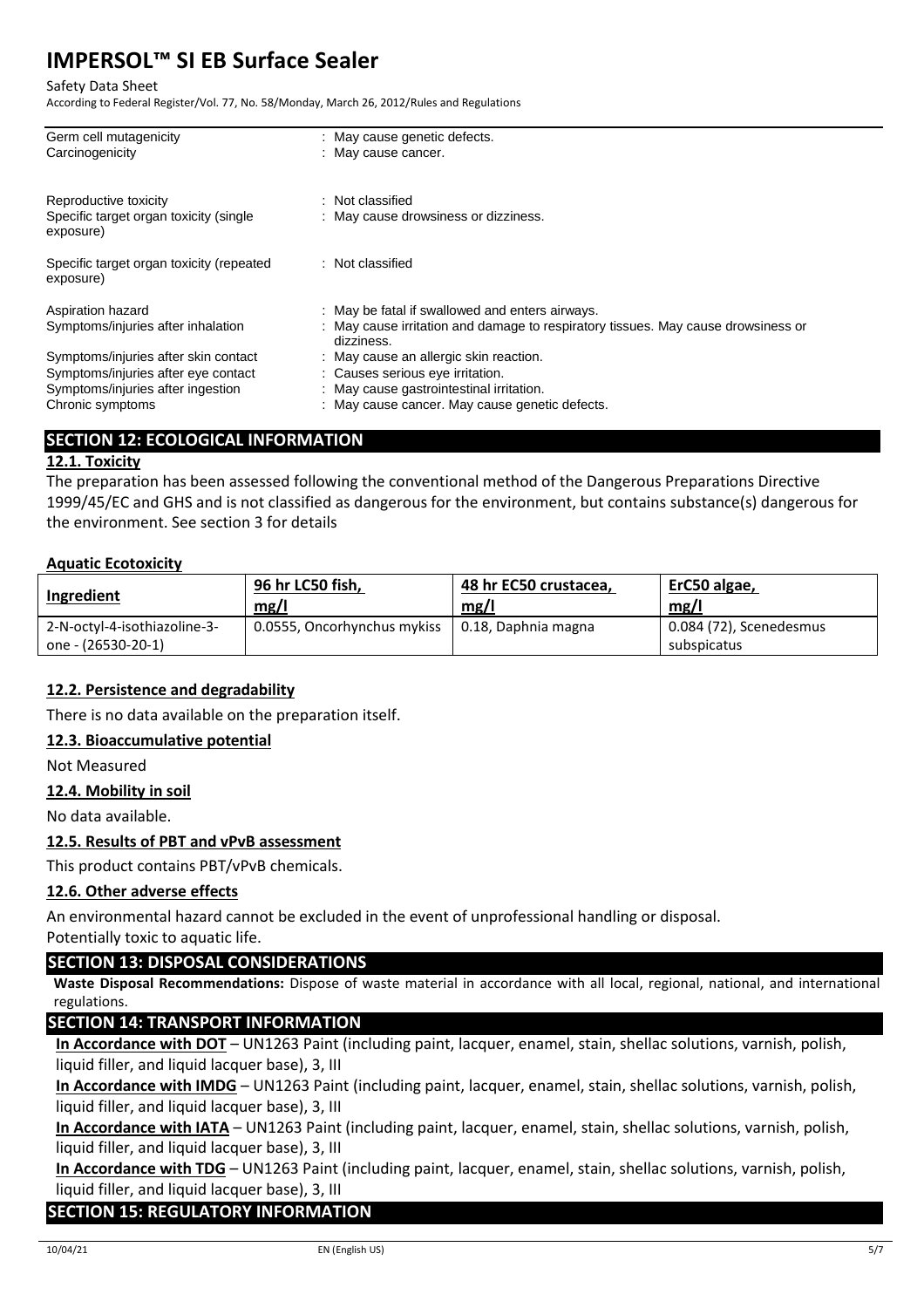#### Safety Data Sheet

According to Federal Register/Vol. 77, No. 58/Monday, March 26, 2012/Rules and Regulations

| All chemical substances in this product are listed in the EPA (Environment Protection Agency) TSCA |  |  |  |
|----------------------------------------------------------------------------------------------------|--|--|--|
| (Toxic Substances Control Act) Inventory or are exempt                                             |  |  |  |
| Immediate (acute) health hazard                                                                    |  |  |  |
| Delayed (chronic) health hazard                                                                    |  |  |  |
| Fire hazard                                                                                        |  |  |  |
| <b>Cumene (98-82-8)</b>                                                                            |  |  |  |
| Listed on United States SARA Section 313                                                           |  |  |  |
| 5000 lb                                                                                            |  |  |  |
|                                                                                                    |  |  |  |

| Benzene, 1,2,4-trimethyl- (95-63-6)      |  |
|------------------------------------------|--|
| Listed on United States SARA Section 313 |  |

| Xylenes (o-, m-, p- isomers) (1330-20-7) |        |  |  |
|------------------------------------------|--------|--|--|
| Listed on United States SARA Section 313 |        |  |  |
| I CERCLA RQ                              | 100 lb |  |  |

# **15.2. International regulations**

No additional information available

# **15.3. US State regulations**

California Proposition 65

WARNING: This product contains, or may contain, trace quantities of a substance(s) known to the state of California to cause cancer and/or reproductive toxicity

| <b>Cumene (98-82-8)</b> |                     |                     |                        |                   |
|-------------------------|---------------------|---------------------|------------------------|-------------------|
| U.S. - California -     | U.S. - California - | U.S. - California - | U.S. - California -    | No significance   |
| Proposition 65 -        | Proposition 65 -    | Proposition 65 -    | Proposition 65 -       | risk level (NSRL) |
| Carcinogens List        | Developmental       | Reproductive        | Reproductive           |                   |
|                         | Toxicity            | Toxicity - Female   | <b>Toxicity - Male</b> |                   |
| Yes                     | No                  | No                  | No                     | NА                |

| Nickel oxide (1313-99-1) |                     |                     |                     |                   |
|--------------------------|---------------------|---------------------|---------------------|-------------------|
| U.S. - California -      | U.S. - California - | U.S. - California - | U.S. - California - | No significance   |
| Proposition 65 -         | Proposition 65 -    | Proposition 65 -    | Proposition 65 -    | risk level (NSRL) |
| Carcinogens List         | Developmental       | Reproductive        | Reproductive        |                   |
|                          | Toxicity            | Toxicity - Female   | Toxicity - Male     |                   |
| Yes                      | No                  | No                  | No                  | ΝA                |
|                          |                     |                     |                     |                   |

# **Nonane (111-84-2)**

- U.S. New Jersey Right to Know Hazardous Substance List
- U.S. Massachusetts Right To Know List
- U.S. Pennsylvania RTK (Right to Know) List